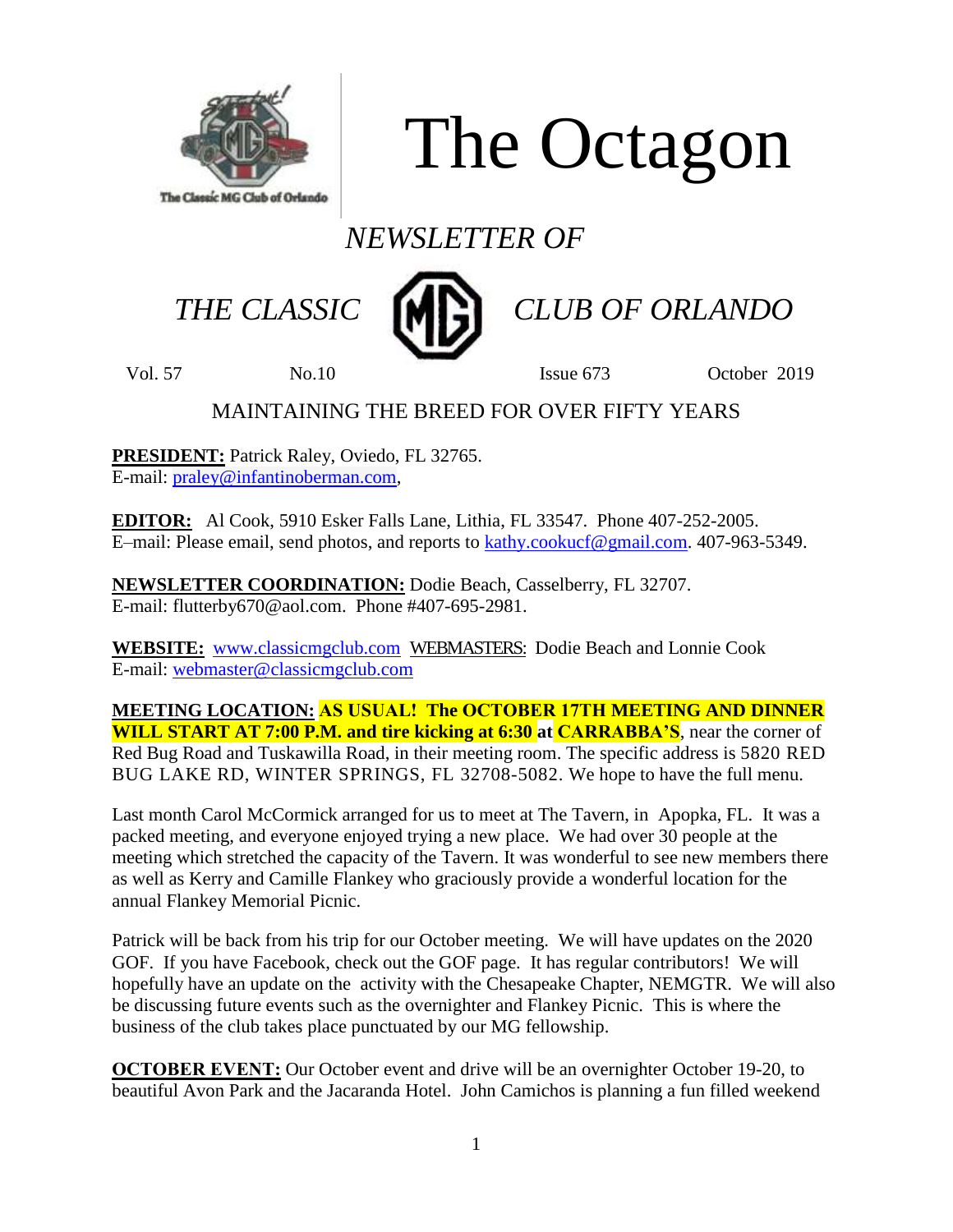with a drive though some of the less traveled roads and stops for food and beverages. We are always treated graciously, and we will have room for our cocktail party so be sure to bring a goody to share and the beverage of your choice. Reminder for those going on the overnighter leaving from Orlando: Arrive at Panera's, 3138 S. Orange Ave, no later than 9:00 [or earlier if you plan on eating] for a departure time of 9:15. Our ETA for lunch and meeting those from other areas at the "Frostbite Ice Cream" diner in Frostproof is 11:15.

More information is attached.

**NOVEMBER EVENT:** The Annual Flankey Not So Ordinary Car Show and Picnic at Camille and Kerry Flankey's will be on November  $24<sup>th</sup>$ . This will be a popular event and the challenge will be to judge all the delicious chili's! Bring a side or a pot of chili to feed 8. Kathy Cook (407-963-5349) will coordinate the food and RSVPs. Club will provide non-alcoholic beverages otherwise BYOB! The Flankey Horse Farm located at 8098 Gillam Road, Apopka 32703. Directions: Turn East off Apopka-Vineland Rd. at Gilliam Rd, 1 mile North of the intersection of A-V and Clarcona-Ocoee Rd. The time will be from 12:00 Noon until approximately 4:00. As usual, we will extend a warm welcome to other the British car folks.

**REPORT ON SEPTEMBER EVENT:** Sharon and Allen Wyman arranged for us to have a nice drive and lunch at Crabby Bills in St. Cloud. We had a taste of fall with the drop in the temperature and humidity. This is located on beautiful East Lake Toho in the Lakefront Park Marina, with panoramic views. We had good food, good friends and plenty of our favorite beverages.

# **FUN TIMES AT CRABBY BILLS**

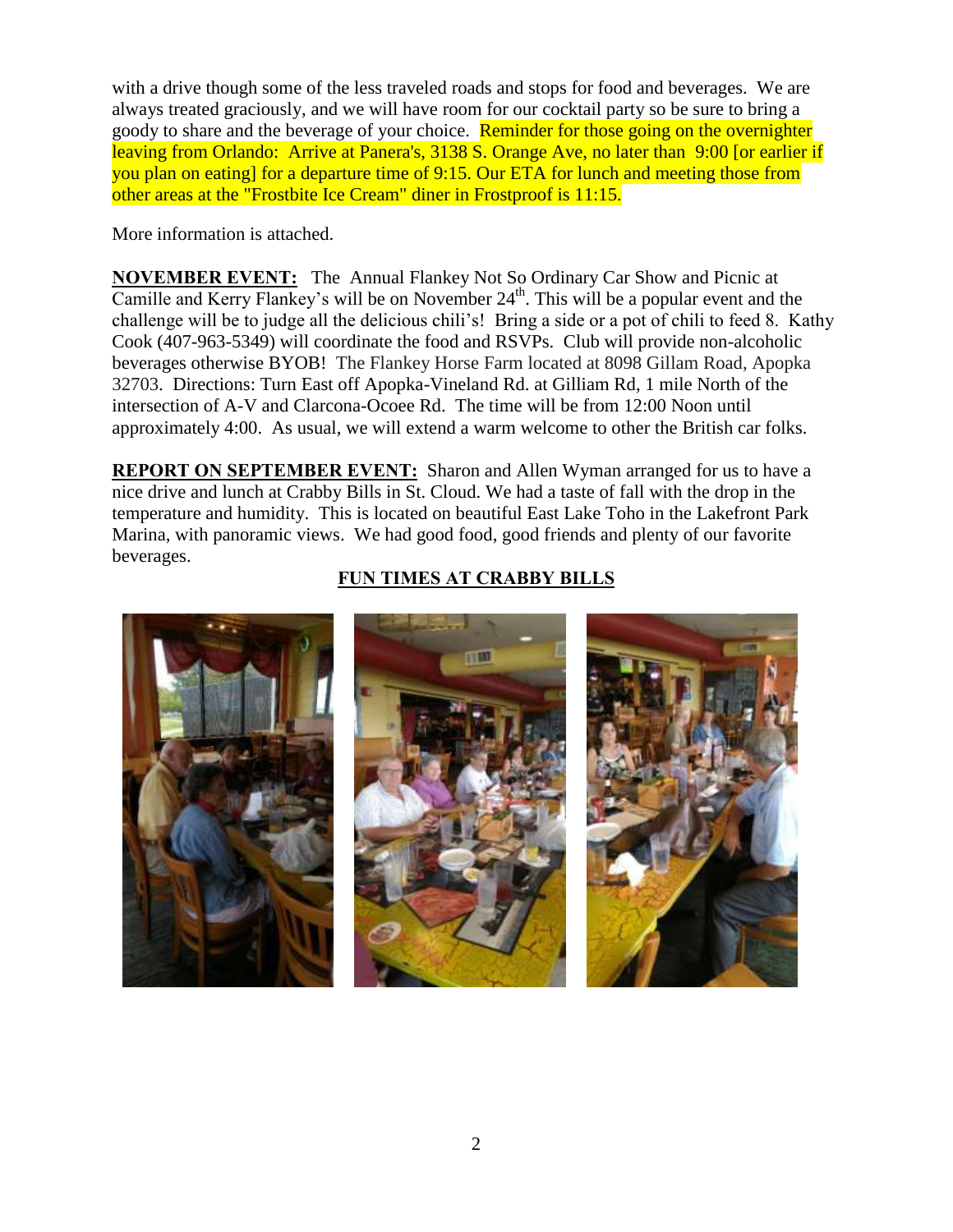



#### **GOF 2020:**

The 54th annual Southern Gathering of the Faithful is blasting ahead with the speed of a Cape Canaveral rocket!



Check out our new GOF-South website and register on-line today. Book your room at the Mission Inn before they are gone. A big thank you to Ian Massey at the MG Classics of Jacksonville club for countless hours that he spent creating the website. Please send the link to all of your MG friends.

<https://www.gofsouth.org/>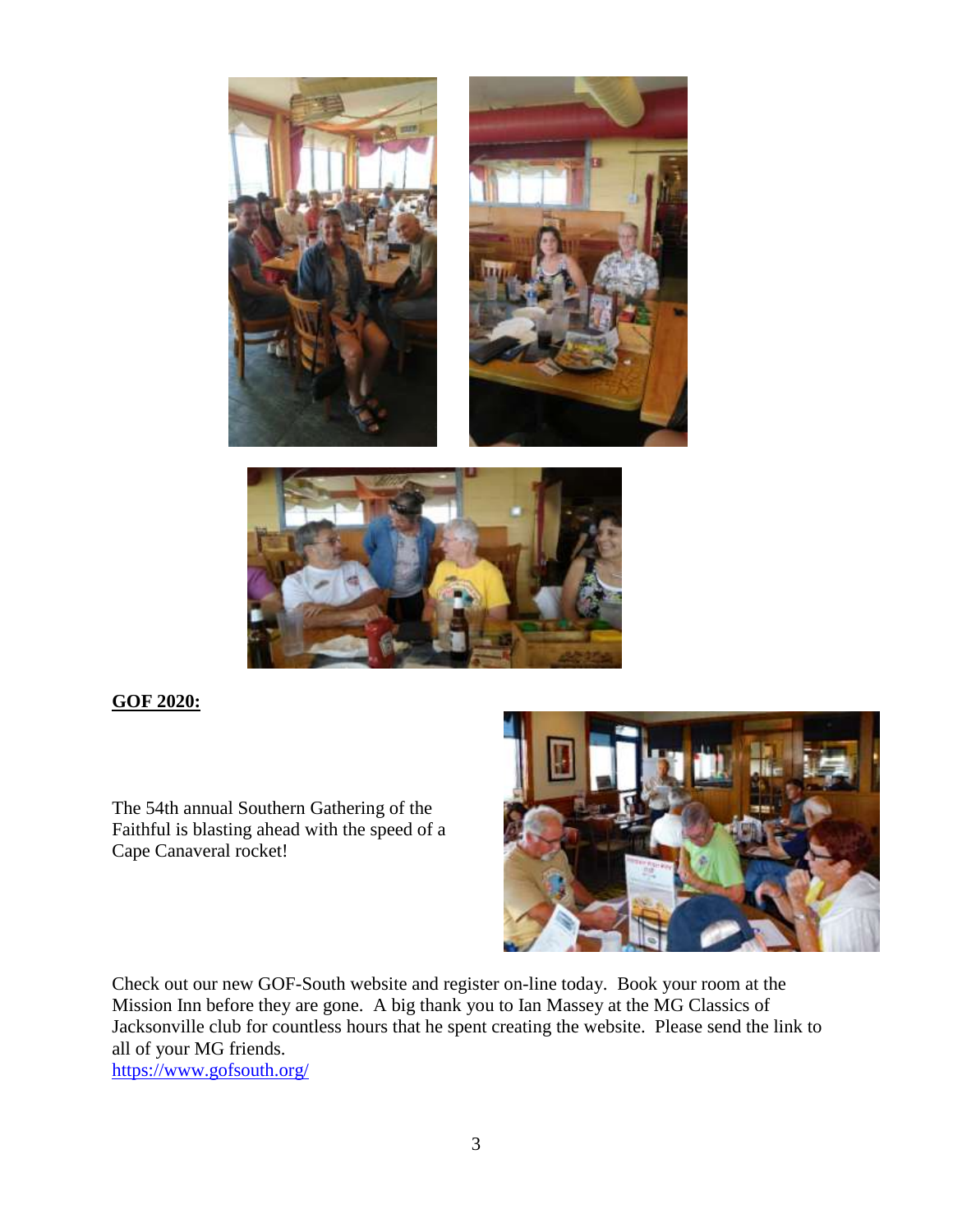Also, check out our new GOF-South Facebook page. If you have Facebook, then go to the page for GOF updates and MG information. We need traffic to the page. Please like, follow, comment, and share.

<https://www.facebook.com/gofsouth>

Dodie added a link to the GOF-South website on our CMGC web page. While you are looking at the revised website, look at other information on the site - it's your one-stop location for past current - future information about the club. <https://www.classicmgclub.com/>

Twenty-four club members participated in an extremely productive GOF planning meeting on Saturday Oct 5. Everyone contributed to its success. We finalized the schedule and added more events and fun activities based on a wealth of ideas and suggestions. Volunteers stepped up to manage each of the activities.

We still need volunteers to help out at the GOF please call Lonnie or Pete!

Get your MG ready ... it's going to be a jam-packed weekend of beautiful drives, helpful knowledge, wonderful resort activities, and life-long MG friends.



#### **MEMBER NEWS:**

1. Glen & Jill Moore's gorgeous MGA has been selected to show at the Lake Mirror Classic Auto Show! They are much too modest! Here is what Glen said, "We know that the Little Blue Coupe is not a Concours quality car. We see it as a very nice driver quality car. Our purpose of entering the Mirror Lake Concours is to get an MG in front of many people who do not know MGs exist and those who remember them from their youth but do not realize that they are still being driven. They claim that 35,000 spectators will attend. We are happy they accepted our application.

They gave us the option of being in the Concours, judged with all those cars, or in a special group they have this year, British cars. We chose the British group. Being a Concours, this event is a bit different from other British shows. There is a dressy cocktail reception and the cars cannot be displayed with any signs or the hood or trunk open (they don't understand bonnet and boot). One of the main features of the MGA is under the hood. We do see this as a way to promote our hobby."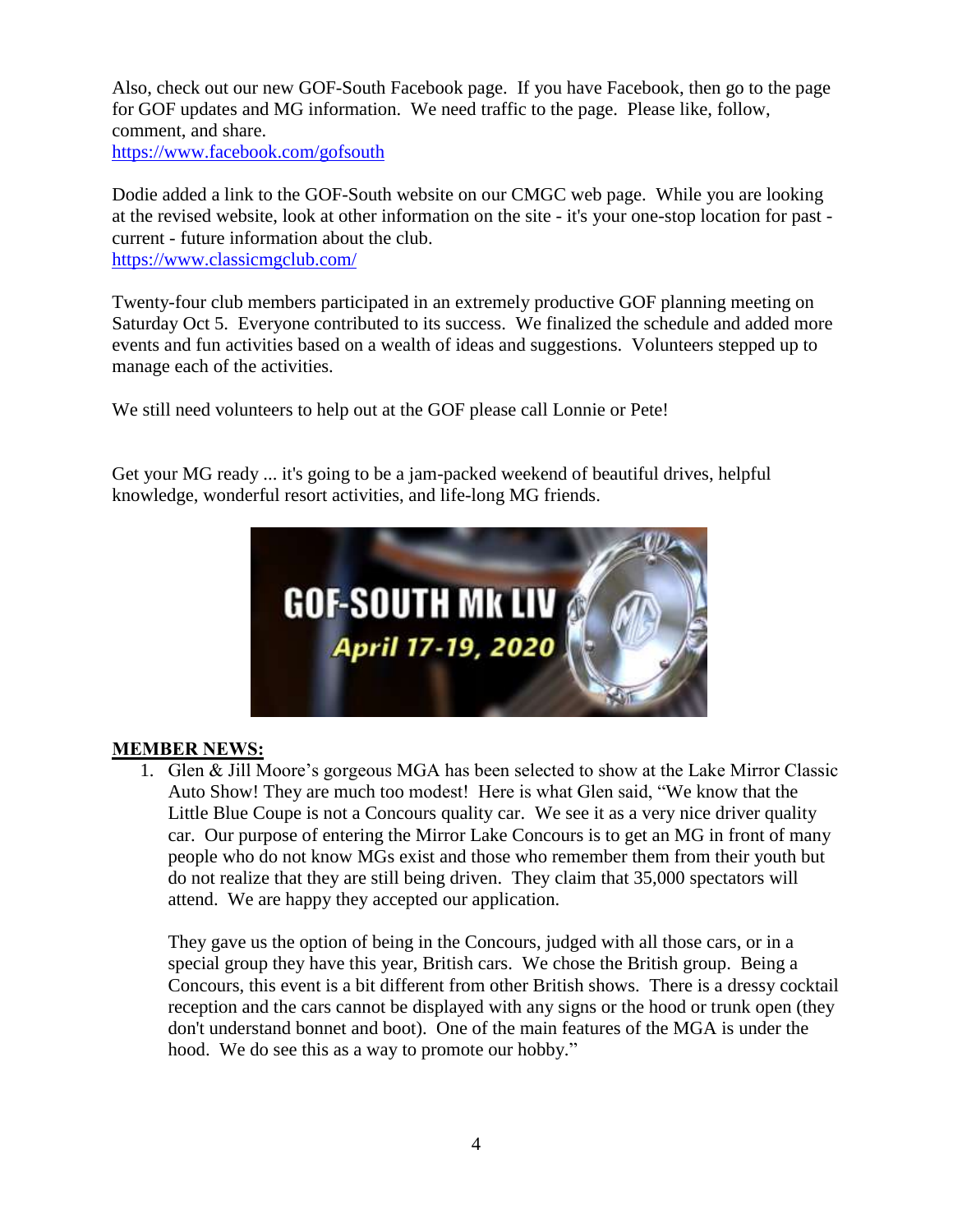

# **2. Sick Call:**

Jack Collins is recuperating from knee surgery is at home if you want to wish him well. Larry Micelli's wife Susan is in the hospital; send any get well wishes to Larry. A speedy recovery to both.

### **3. You've got the cutest little baby face…..** Here are updated pictures of our future MG owners!



Richard Payne holding Baby Oliver Glen and Jill's first grandchild,



 Simone, was born 9/09/2019 in New York City. Here she is at 3 weeks.

Baby Jack Collins isn't driving yet But he is trying~

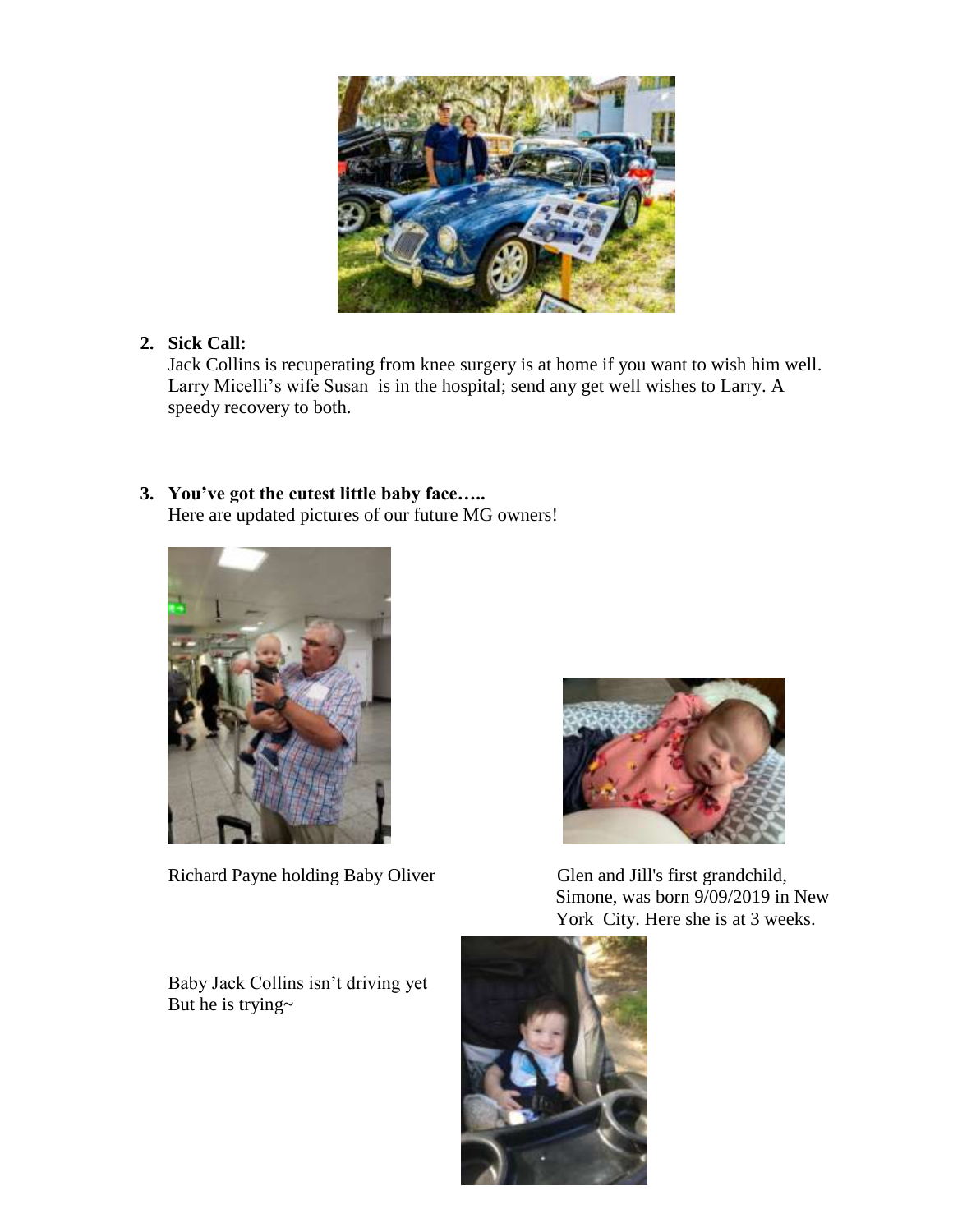### **WELCOME TO NEW MEMBERS:**

John and Candy Avallone live in Orlando and are looking for an MG to buy and enjoy. John contacted the club's website for help. They will join us soon at a club meeting to be introduced to the "MG Life." Welcome John and Candy.

#### **FUTURE CLUB EVENTS:**

We try to do a driving event on the weekend after the meeting (local drives during the summer). This of course is subject to availability and changes. Events planned for the next few months include the following (subject to change):

October – 17th MG Club meeting at Carrabba's 19&20th Over-Nighter at Avon Park (John Camichos)

November –  $21<sup>st</sup>$  meeting at Carrabba's

16<sup>th</sup> Party at Dan and Judy Duran's fly in home, Mulberry, FL (Durans) 24<sup>th</sup> Annual Flankey Not So Ordinary Car Show and Picnic at Camille and Kerry Flankey's. This will be a popular event and the challenge will be to judge all the delicious chili's! Bring a side or a pot of chili to feed 8. Kathy Cook (407-963- 5349) will coordinate the food and RSVPs. Club will provide non-alcoholic beverages otherwise BYOB! The Flankey Horse Farm located at 8098 Gillam Road, Apopka 32703. Directions: Turn East off Apopka-Vineland Rd. at Gilliam Rd, 1 mile North of the intersection of A-V and Clarcona-Ocoee Rd. The time will be from 12:00 Noon until approximately 4:00.

December –  $14<sup>th</sup>$  Christmas Party, at 5:00 (Richard and Nancy Payne's). Food will be provided by the Payne's but BYOB and optional gift for the auction/gift exchange See attached invitation!  $18<sup>th</sup>$  Tour of lights (in lieu of regular meeting)

January 2020 –  $16^{\text{th}}$  MG Meeting

- February  $2020 1$ <sup>st</sup> Get together with Chesapeake Chapter- Pete said that Debbie Winner is organizing this event. More at the meeting.  $20<sup>th</sup>$  Meeting
- March 2020 14th MG St Patrick's Day and Planning Party at the Cooks in Lithia, 12:00 noon  $19<sup>th</sup>$  meeting

April 2020 – 17-19th GOF by Classic MG Club Orlando, April 17-19th at Mission Inn

# PLEASE TAKE PICTURES AT THE EVENTS AND EMAIL THEM TO KATHY [KATHY.COOKUCF@GMAIL.COM](mailto:Kathy.cookucf@gmail.com) SO SHE CAN PUT THEM IN THE NEWSLETTER!!!!

#### **OTHER EVENTS:**

October  $12^{th}$ , Saturday,  $3^{rd}$  annual British Car Show at Boys Town in Oviedo.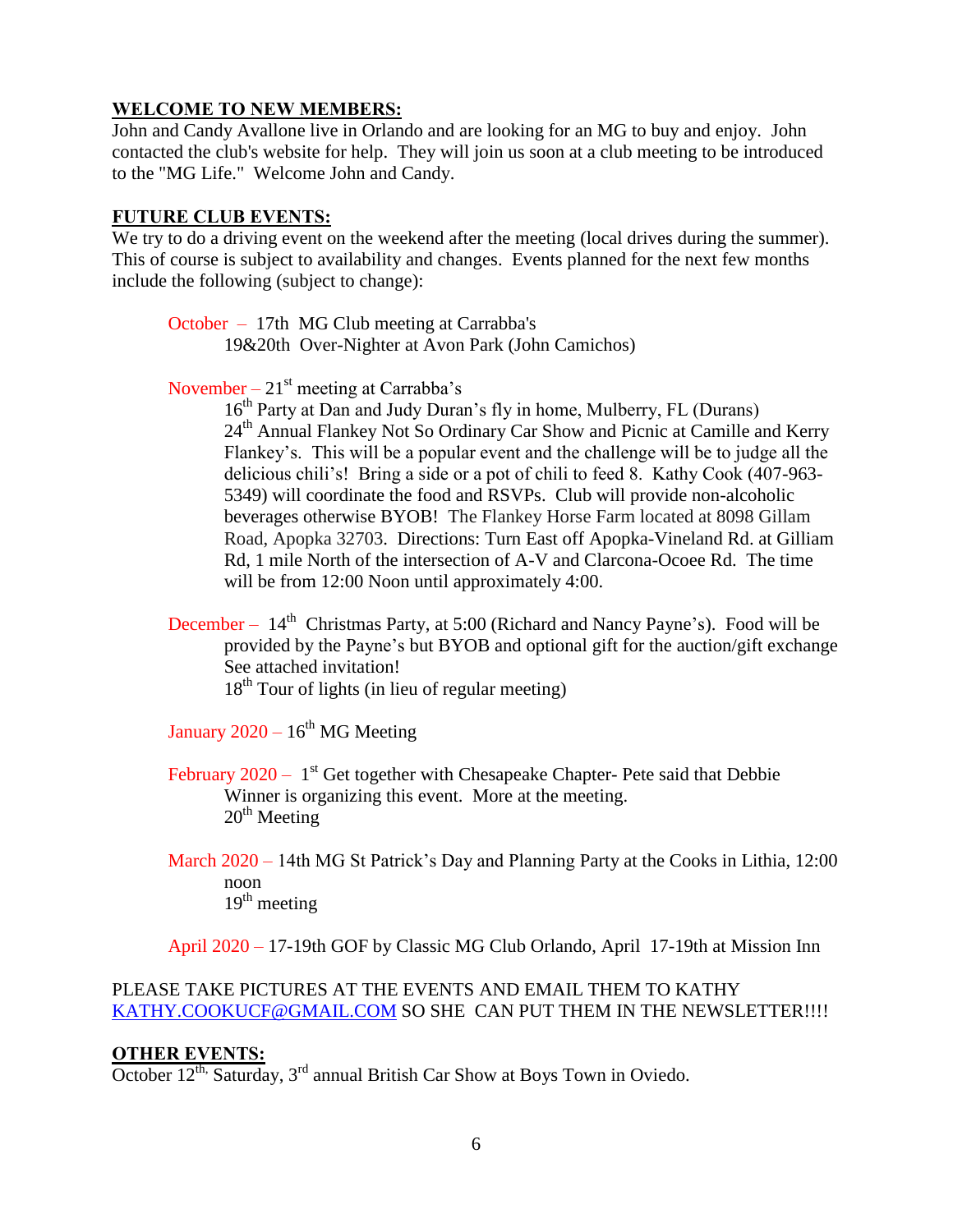**FOR SALE AND WANTED ITEMS:** If you would like to list any items for sale, please send the information to the editor for inclusion in the newsletter. **FOR SALE:**

1. 1975 MGB for sale. This car has been owned by John Upperco since 1989. It was completely restored in 1996, the engine was rebuilt, and a custom red leather interior was installed. It has been a daily driver on and off until 2006. Since then it has been garaged and driven in the fall and to MGB shows and events. The MGB has 77,000 original miles; the engine is sound, and it drives great. It has been updated to dual carburetors, the brakes were updates 3 years ago, tires have less than 2000 miles on them. The top is 7 years old with one small tear, included is a tonneau top used 3 times. Many parts included. \$5,400 OBO

John also has a 1975 MGB that currently does not run but is restorable or may be used as a parts car, It has a tan interior package purchased 2012, and an older Webber carburetor.

If interested in all or parts of this collection, please call. John Upperco 407-496-7942.

2. CMGC member Conrad Wienckowski is selling his 1977 MGB. The car has a ton of new parts and is in storage. Asking \$5500. Contact Conrad Wienckowski, Altamonte Springs, FL, 407-576-7703 or [dadrad56@gmail.com](mailto:dadrad56@gmail.com).



3. 1953 MGTD 1 owner, Cream/w Green Interior. 2460 miles on frame- up restoration completed early 2014. 3 Bow tan stayfast top, full tonneau and side curtains, luggage and driving lights. Portfolio of receipts and over 350 pictures of restoration process. \$ 25600 contact Tony Geraci, E-mail marton1879@gmail.com or 407-656-7472.